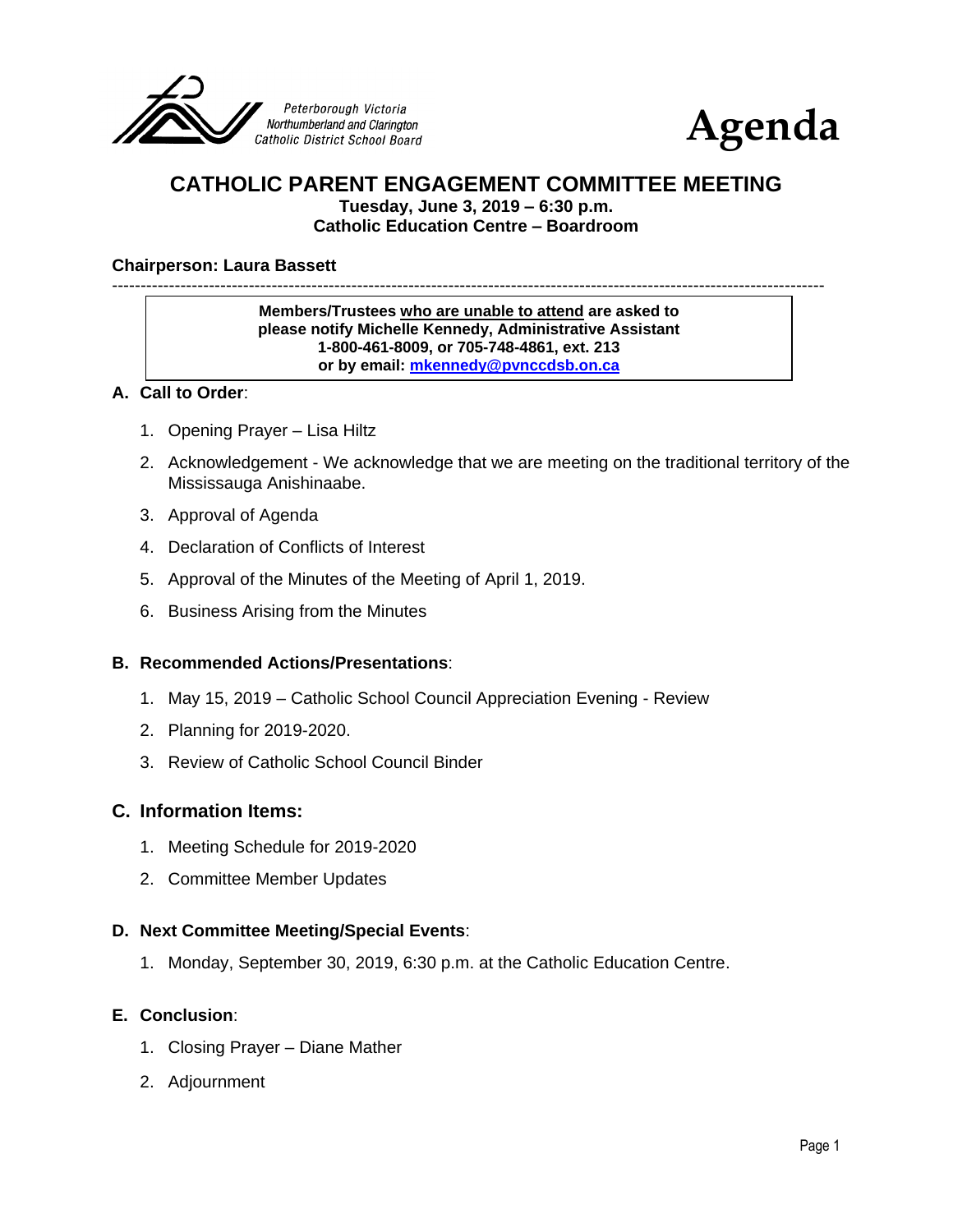



THE MINUTES OF THE MEETING OF THE CATHOLIC PARENT ENGAGEMENT COMMITTEE (CPEC) held on Monday, April 1, 2019, at 6:30 p.m. in the Boardroom at the Catholic Education Centre, 1355 Lansdowne Street West, Peterborough.

| <b>Present:</b>        | Laura Bassett (Chairperson), Diane Corkery, Christine Haffie, Nathalie Ingram, Fr. Paul<br>Massel, and Julie McCarthy |
|------------------------|-----------------------------------------------------------------------------------------------------------------------|
| <b>Absent/Regrets:</b> | Jennifer Ball, John Leduc, Lisa Hiltz, Kevin MacKenzie, and Diane Mather                                              |
| <b>Administration:</b> | Michael Nasello, Director of Education                                                                                |
| <b>Recorder:</b>       | Michelle Kennedy, Executive Assistant                                                                                 |

- **A. Call to Order:** Committee Chairperson, Laura Bassett, called the meeting to order at 6:33 p.m.
	- 1. Opening Prayer

At the request of the Committee Chairperson, Julie McCarthy opened the meeting with prayer.

2. Land Acknowledgement

Committee Chairperson, Laura Bassett, acknowledged that the meeting was taking place on the traditional territory of the Mississauga Anishinaabe.

3. Approval of Agenda

**MOTION:** Moved by Diane Corkery, seconded by Natalie Ingram

that the agenda be approved as distributed.

Carried.

4. Declaration of Conflicts of Interest

No conflicts of interest were declared.

5. Approval of the Minutes of the CPEC Meeting held on February 4, 2019.

**MOTION:** Moved by Diane Corkery, seconded by Julie McCarthy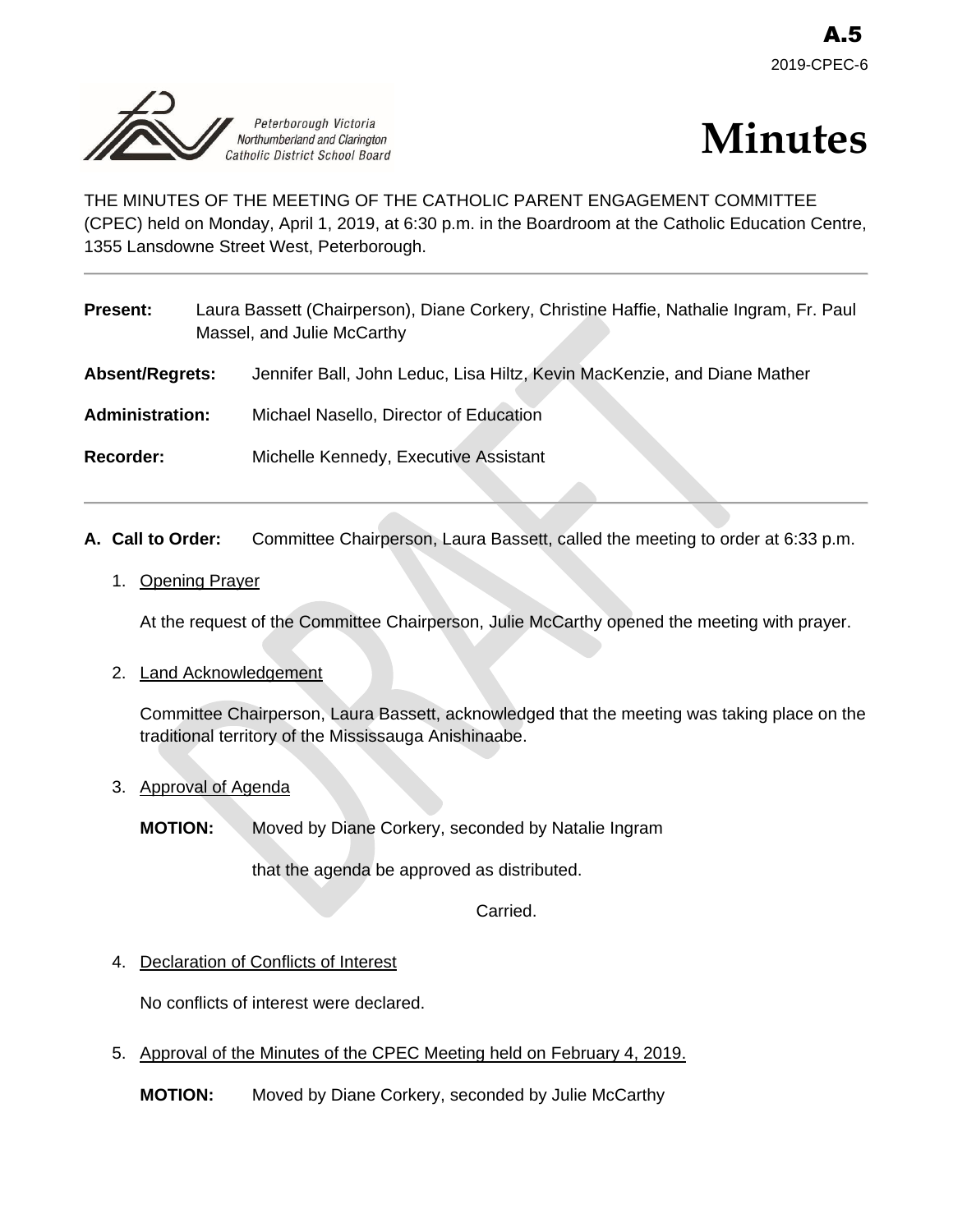that the minutes from the meeting held on February 4, 2019, be approved.

Carried.

### 6. Business Arising from the Minutes

Michelle Kennedy, Executive Assistant, presented a listing of schools who were approved for Parent Reaching Out Grants through the application process administered by the Ministry of Education. It was reported that all schools who applied for up to \$1,000 in grant were awarded the amount of grant that they applied for. Nineteen PVNC schools were approved for an aggregate of \$18,155 in grants.

### **B. Recommended Actions/Presentations:**

### 1. Social and Recognition Evening – Planning for May 15, 2019.

The committee reviewed the arrangements that have been made to date for the May 15, 2019 event and will begin at 6:00 p.m. The event will be held at St. Stephen Catholic Secondary School. Michael Nasello confirmed that the format will follow the same schedule as last year and the presentations with student focus will be Specialist High Skills Major.

Students taking culinary courses at St. Stephen will be preparing food for the evening.

## 2. CPEC Events – Assembly Event Survey Results

Following the meeting on February 1, 2019, a survey was sent to Catholic School Council. The results of the survey were reviewed by the committee followed by discussion about the results and how they could direct future events.

Participants cited location as prohibitive to attending the November event. From the list of topics that were provided, the following (listed in order of popularity) were noted to be the most desired: Social Media and Internet Safety; School Curriculum (i.e. Mathematics strategies, Science, Literacy, etc.); How can I help my child succeed academically?; Mental Health and Wellness; and Drugs, Smoking and Vaping. 62.6% of the respondents have indicated that they do not want to meet in central location and 86.8% stated that they would prefer to meet in their family of schools. The survey also gave evidence that electronic meetings or webcasts could garner greater participation.

## **C. Information Items:**

## 1. Committee Member Updates.

Diane Corkery – reported on the Catholic School Council events from St. Mary Secondary and their feeder schools. Event highlights included a family art night where participants worked together to create their masterpiece and a dance-a-thon at St. Joseph Catholic Elementary, a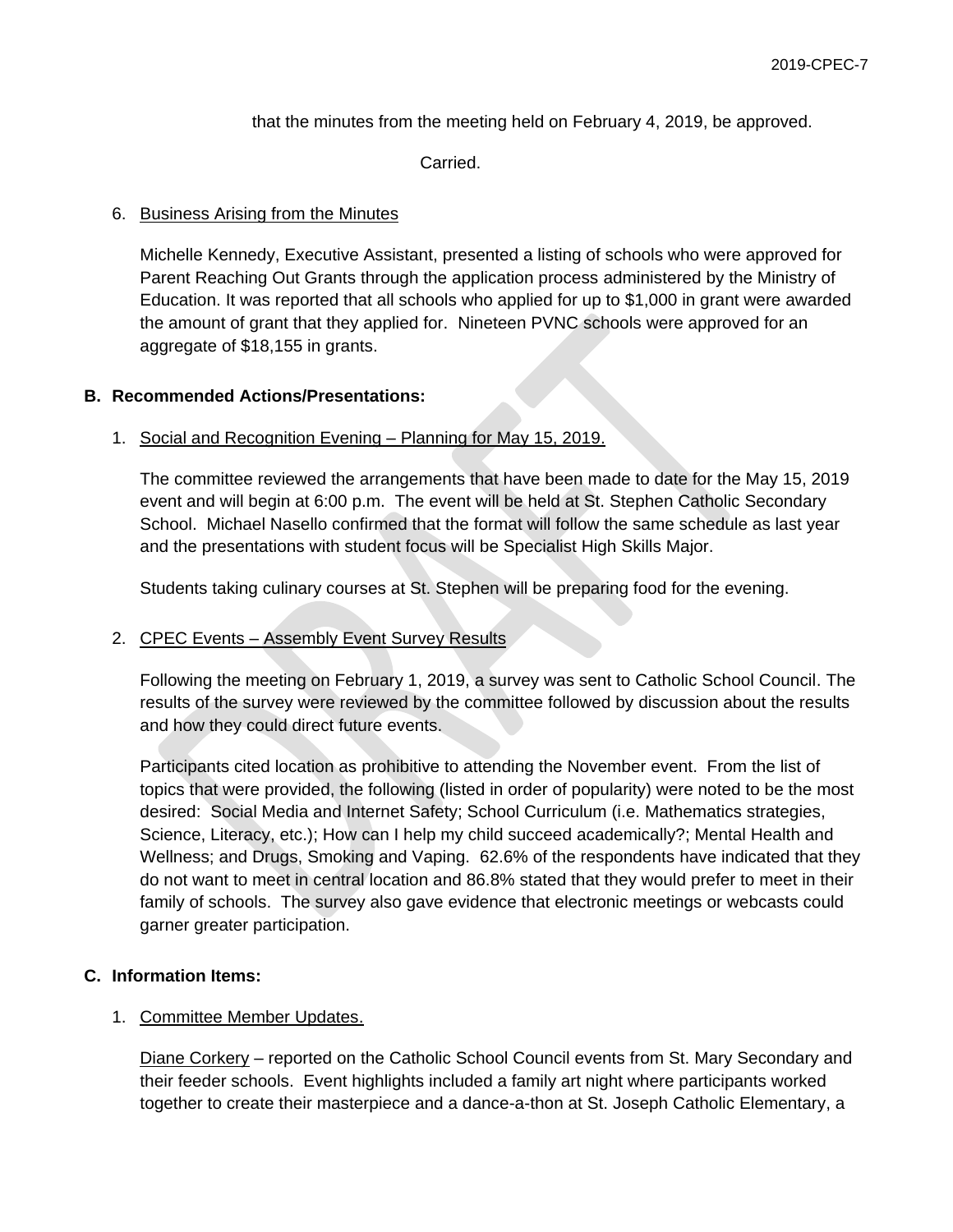'Little Caesar' fundraiser at St. Anthony, and a family fitness event at St. Mary, Grafton. She reported that the St. Mary Catholic Secondary choir is in Nashville for a competition and there are various sports teams travelling as well. Cops for Cancer will be hosted on April 4.

Father Paul Massel – thanked everyone for their prayers while his group was away on medical brigade in Uganda. They worked in temperatures of 44 degrees Celsius and serviced approximately 2,000 patients while they were there. They were thankful to be home safely. Fr. Paul also reported that Diocesan Mission was a success; Bishop Gary Gordon visited and spoke at the Cathedral. The event was also streamed live to those who were not able to travel to Peterborough. Recently, Fr Paul worked with newly hired teachers on Christian Meditation in the classroom. This initiative is catching on and many teachers are incorporating the practice into their daily routines.

Christine Haffie – happily reported that the first dance-a-thon at St. Anne was a great success and they raised approximately \$15,000! St. Anne is hosting an Art night with approximately 75 parents participating.

Natalie Ingram – reported that St. Francis was also hosting a dance-a-thon with hopes for great participation. Natalie also reported that her family is relocating away from PVN in June and she will be stepping away from the committee as a result. The committee wished Natalie and her family all the best on their new adventure.

Michael Nasello – reported that a group of 18 students and 3 adults from Gitxsan First Nation, British Columbia were hosted by students at Holy Cross Catholic Secondary School. The group has been touring our area and being introduced to First Nation communities here as well as travelling to attractions in Toronto. The students from Holy Cross will travel to British Columbia in May.

## **D. Next Committee Meeting/Special Events:**

## 1. Next Meeting:

May 15, 2019, at 6:00 p.m., at St. Stephen Catholic Secondary School, Bowmanville (CPEC/Catholic School Council Appreciation Evening)

June 3, 2019, Catholic Education Centre, Peterborough.

## 2. Future Agenda Items

June 3, 2019 - Review of CSC Binder

Please contact Michelle Kennedy if you have any future agenda items for discussion.

## **E. Conclusion:**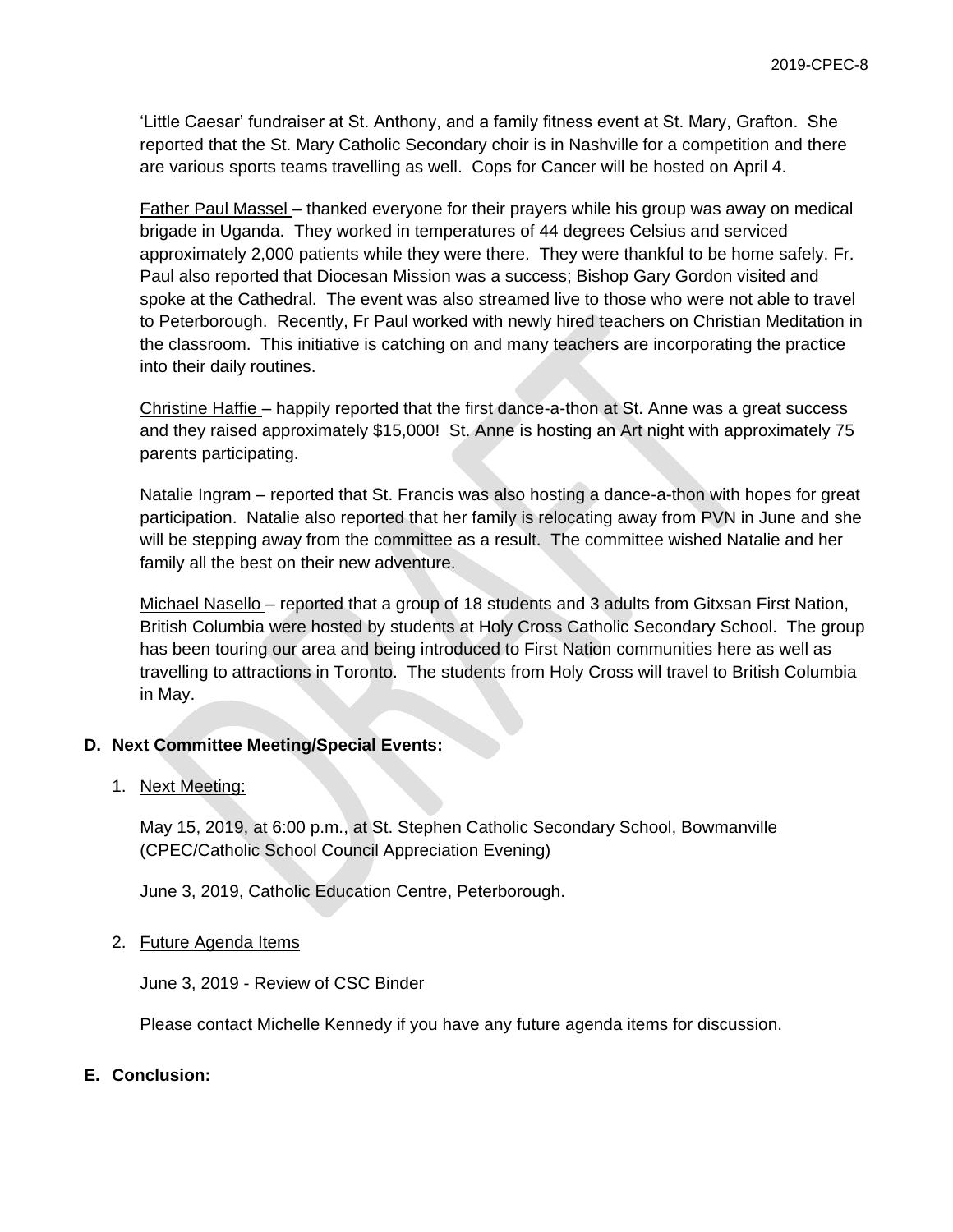## 1. Closing Prayer

At the request of the chairperson, Father Paul Massel concluded the meeting with prayer.

## 2. Adjournment

The meeting was adjourned at 7:59 p.m.